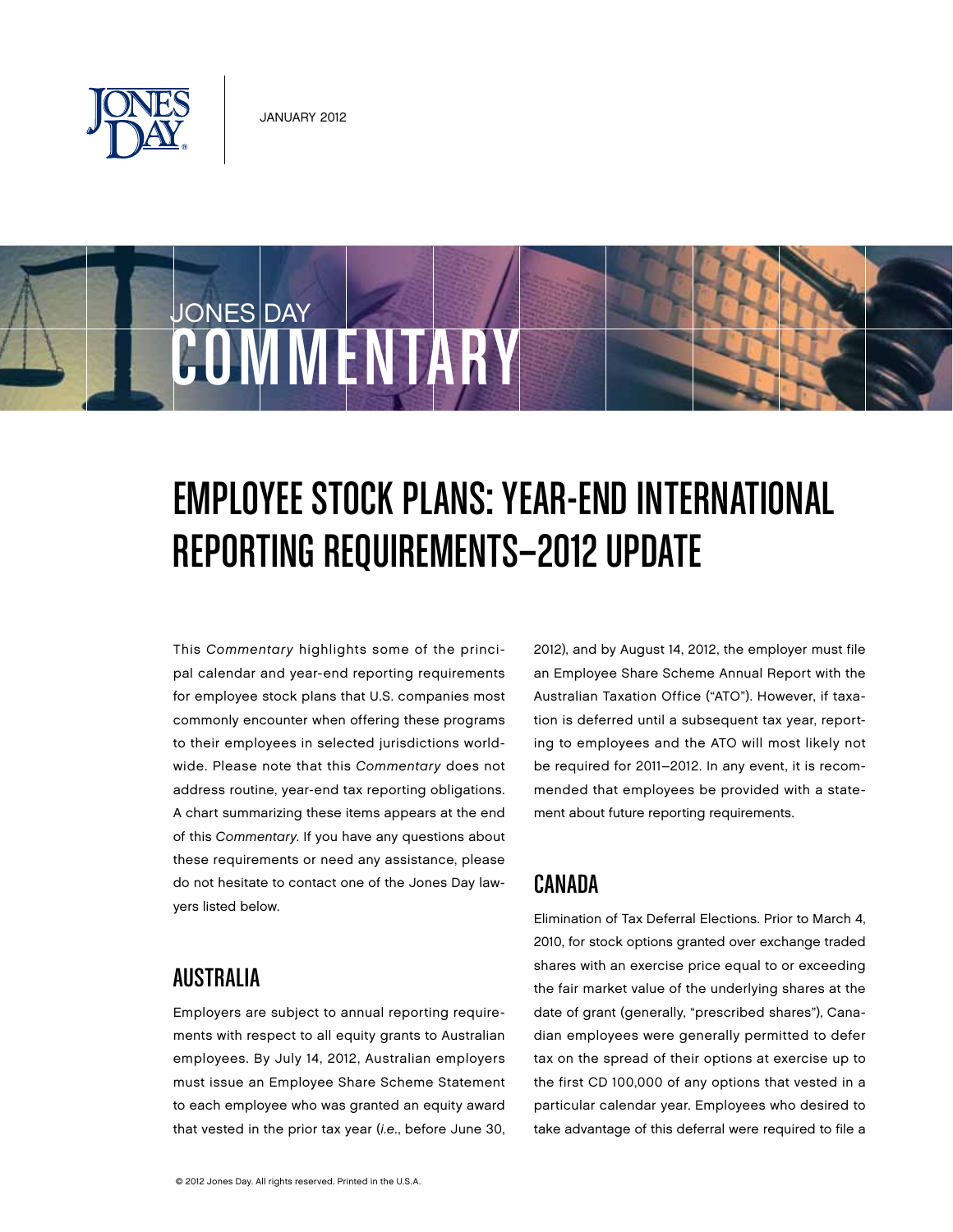deferral election on Form T1212 with their employer by January 15 of the year following the year in which the options were exercised, as well as with the Canada Revenue Agency (with his/her annual tax return for each year while the income is deferred). This requirement has now been eliminated.

Effective March 4, 2010, the Canadian federal government eliminated this deferral election for stock options and, by extension, the requirement to file a Form T1212. Canadian employees who filed deferral elections prior to such date and whose tax liability is greater than the benefit received upon sale of the stock received upon exercise, however, may receive special tax relief on stock sold after 2009 and before 2015. This treatment generally reduces the taxes payable on the proceeds of disposition from the optioned securities. In order to take advantage of this special tax relief, employees must make an election by the filing due date of their personal tax return for the year in which they sell their stock. The tax relief will also apply retroactively for employees who sold their stock before 2010 as long as they made the election for special tax treatment on or before their tax filing due date for the 2010 taxation year.

#### China

Exchange Control Reports for Stock Options/Restricted Stock Units/Purchase Rights. For companies that have obtained SAFE registration for their equity plans in China, quarterly reports must be filed with the local SAFE officials detailing the company's equity plan activity (e.g., grants, exercises, share sales and the balance of the designated foreign exchange account) during the previous quarter. The next report is due by January 17, 2012 (which is the tenth business day of the first quarter of the calendar year) for activity that occurred during the fourth quarter of 2011.

In addition, for those companies with SAFE approval that provides for a designated quota of foreign currency that may be transferred out of and/or into China (e.g., under an employee stock purchase plan), companies must renew their foreign exchange quota for the 2012 calendar year. This renewal request should be made annually by the Chinese affiliate that is authorized by its parent company outside of

China to act as its local agent with respect to SAFE-related matters and should be filed by December 31, 2011.

### **FRANCE**

Tax Reporting for French-Qualified Awards. French affiliates of companies that grant stock options and/or restricted stock units ("RSUs") to their employees in France who are tax-qualified under the French Commercial Code<sup>1</sup> must fulfill certain tax reporting requirements by February 2012.

With respect to French-qualified stock options, the French affiliate must provide each employee and its appropriate tax office, by February 15 of the year following the year in which an employee exercises his or her tax-qualified stock option, with a statement that provides (i) the French affiliate's corporate purpose, the location of its principal establishment, and/ or the location of its registered office; (ii) the exercise price of the exercised stock options; (iii) the number of shares acquired upon exercise of the stock options; (iv) the date of grant and date of exercise of the exercised stock options; and (v) the excess amount of the discount at the time of grant of the exercised stock options, if the discount granted to the employee exceeds 5 percent of the average trading price for the 20 trading days preceding the date of grant. The French affiliate must also send a copy of this individual statement to the tax office where it files its corporate tax return before February 15 of the year following the year in which an employee exercises the stock option.

If the four-year holding period required for tax-qualified treatment is not observed, the statement must also include (i) the date of grant and exercise of the stock options; (ii) the exercise price of the stock options, (iii) the date of sale of the shares acquired upon exercise; (iv) the number of shares sold; and (v) the value of the shares at exercise.

With respect to French-qualified RSUs, before February 1 of the year following the year in which the RSUs vest, the French affiliate must provide the French social security

Among other things, generally equity awards are considered tax-qualified in France if they are granted pursuant to a special French sub-plan and meet special holding period and other requirements.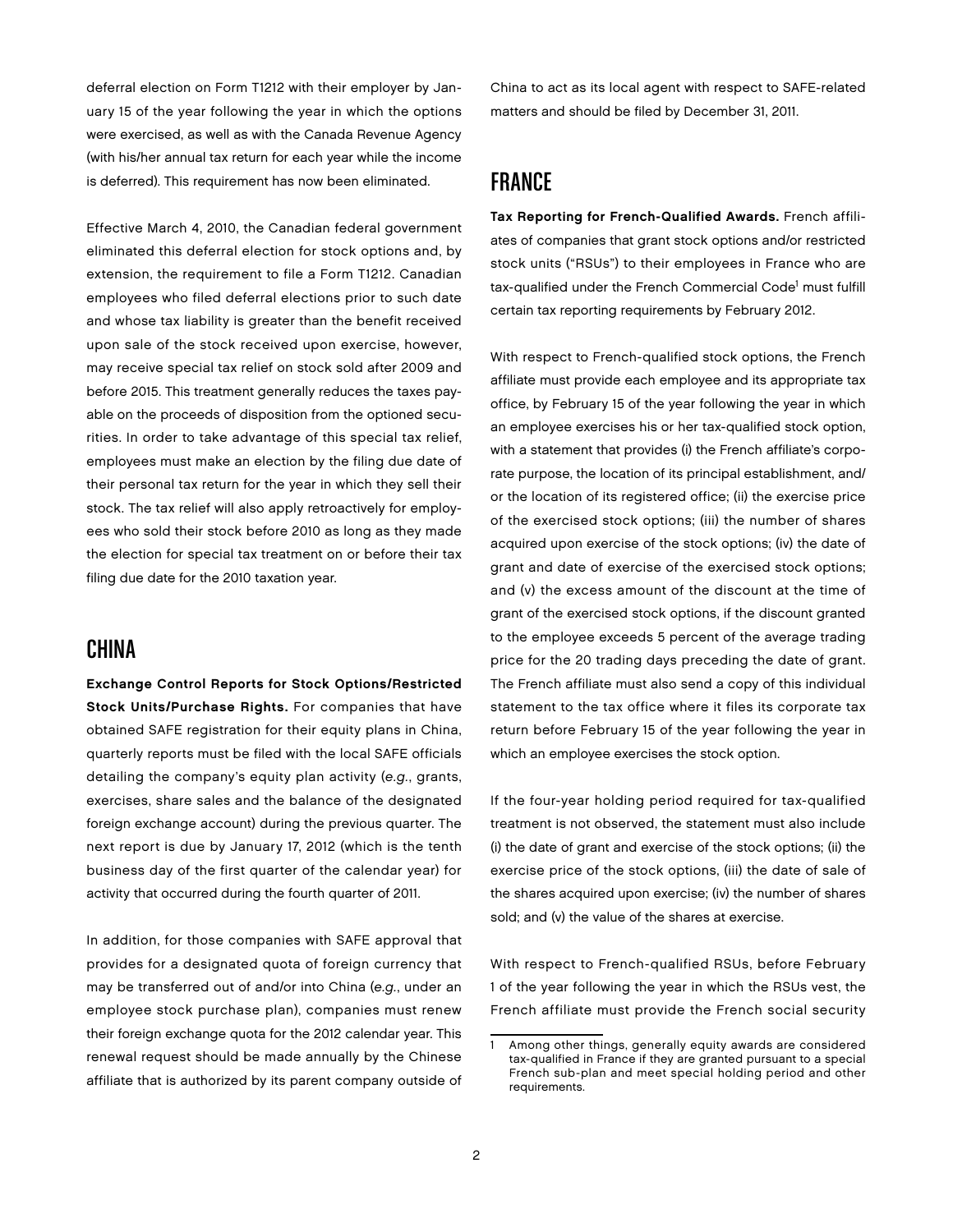authorities (URSSAF, the Unions de Recouvrement des Cotisations de Sécurité Sociale et d'Allocations Familiales) with (i) the French affiliate's corporate purpose, the location of its principal establishment, and/or the location of its registered office; (ii) the names of the employees and corporate executives who have vested in French-qualified RSUs in the previous calendar year; (iii) the number of vested shares; and (iv) the value of the vested shares at the end of the two-year vesting period. The French affiliate is not currently required to file a report with the French tax office with respect to the vested RSUs.

Annual Report to Shareholders. If the French affiliate of the issuer company has annual shareholder meetings, the French affiliate should distribute a special report to its shareholders at its annual shareholder meeting that lists the French-qualified stock option and RSU grants that have been made to the 10 employees of the French affiliate who have received the most stock options and/or shares upon exercise/vesting of the awards, as well as the corporate executives of the issuer company, its affiliates, and the affiliated companies of the consolidated group. If the French affiliate does not hold its own shareholder meetings, the French affiliate should still compile this report but retain it in its files rather than distributing it to shareholders.

#### India

Tax Reporting for Stock Options/Restricted Stock/ Restricted Stock Units/Purchase Rights. With the relatively recent change from fringe benefit tax to perquisites taxation of equity awards, there are a few items that companies and employees should keep in mind. Companies are now required to withhold on the taxable gains from equity awards (at exercise for stock options, vesting for restricted stock and RSUs, and purchase for employee stock purchase plans). Companies are also required to issue a Tax Deducted at Source ("TDS") certificate to their employees by April 30, 2012 after the end of the tax year (March 31, 2012). Employees should use this certificate to file their annual tax return, which is due on July 31, 2012 (for employees not liable for a tax audit, depending on annual income) and September 30, 2012 (for employees liable for a tax audit).

In addition, the Indian affiliate is required to file TDS returns with the Indian tax authorities on a quarterly basis. Those returns, which are due by the 15th day following the last day of the relevant quarter, report details on all amounts withheld during the quarter, including those amounts withheld with respect to taxable gains. In respect of the sale of shares, employees will continue to be responsible for paying and reporting any applicable capital gains tax.

Exchange Control Report. Companies should also be aware of the requirement for the Indian affiliate to file a statement with the Reserve Bank of India ("RBI") through the AD Category–I Bank, which provides details regarding the shares issued to residents of India during the prior fiscal year. This report should be filed on Form ESOP Reporting (Annex–B and Annex–C) of the RBI Master Circular on Direct Investment by Resident in Joint Venture (JV) / Wholly Owned Subsidiary Abroad (dated July 1, 2011) and must be submitted no later than July 31, 2012.

#### Ireland

Tax Reporting for Stock Options/Restricted Stock Units/Purchase Rights. By March 31, 2012, all employers are required to file a Form RSS1 with the Irish Revenue with respect to all equity awards that have vested in the 2011 tax year.

## Israel

Tax Reporting for Stock Options/Restricted Stock Units/ Purchase Rights. For stock option, RSU, and ESPP grants under trustee and non-trustee plans in Israel, reports must be made both quarterly and annually to the Israeli tax authorities. At the end of each calendar quarter, the local affiliate or trustee, as applicable, must file Form 146 detailing the grants made during that quarter with the Israeli tax authorities. In addition, the local affiliate or trustee annually must file Form 156 with the Israeli tax authorities by March 31 of the following year detailing the grant activity and the status of any outstanding grants during the prior calendar year.

Please note that while the Israeli tax authorities have indefinitely extended the deadline for these submissions (until an electronic submission system is operable), many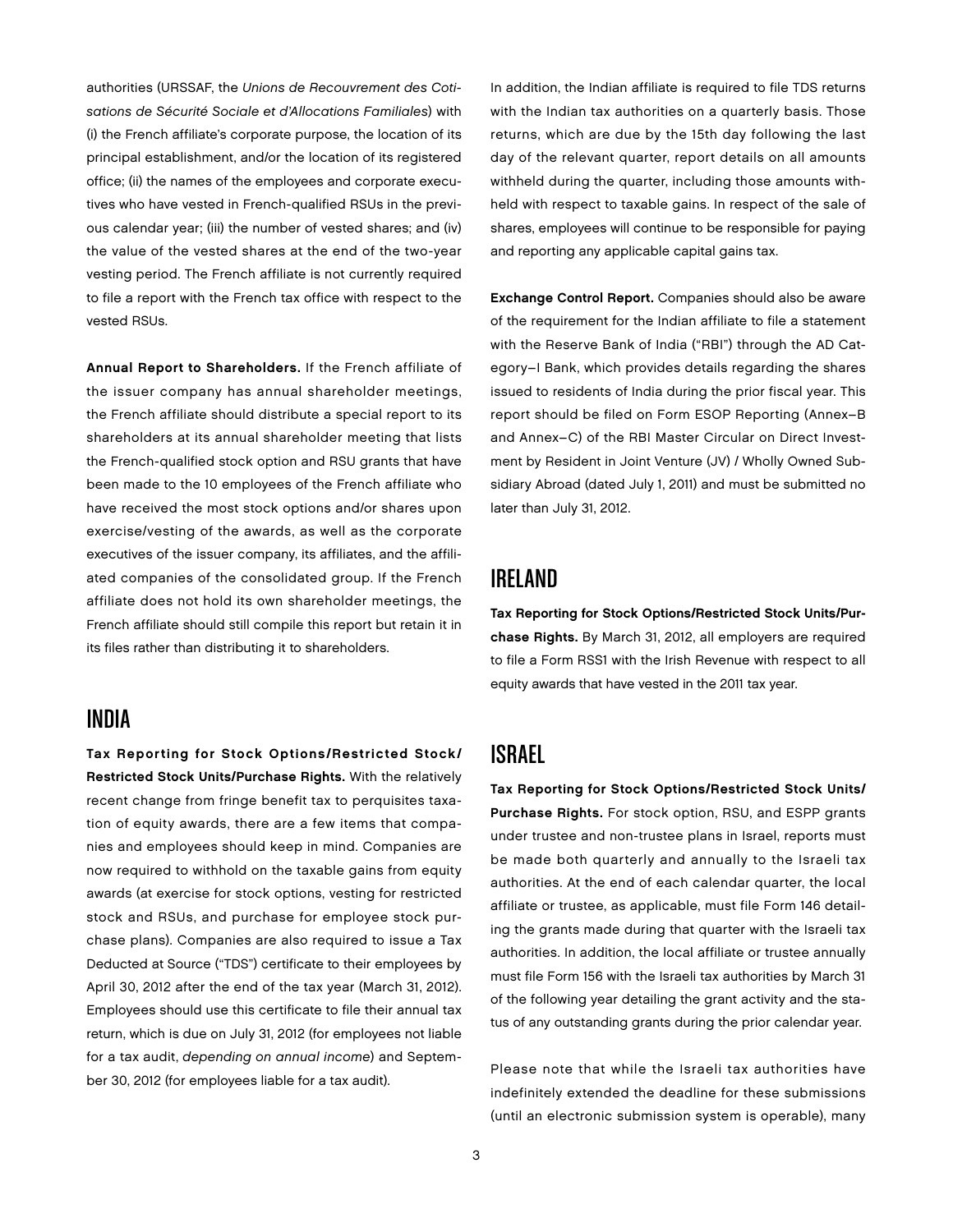companies choose to make these reports in hard copy until the electronic system is operable in accordance with the applicable deadlines.

#### Malaysia

Tax Reporting for Equity Award Vesting. Companies that grant equity awards to employees in Malaysia must report, on an annual basis, any stock option exercises, RSU vesting, and/or purchases under an ESPP that took place during the previous calendar year. The report must be submitted to the Malaysian Inland Revenue Board on Appendix C of the Form BT/ESOS/2005 (i.e., the same form used to report the grant of equity awards) and should be filed by January 31 of each year. Please note that if the equity awards are granted to employees of more than one Malaysian entity, a separate filing should be made by all Malaysian entities as they are separate and distinct employers.

## **PHILIPPINES**

Securities Reporting for Exemption. Companies that grant equity awards to their employees in the Philippines typically obtain an exemption from the Securities and Exchange Commission in the Philippines ("SEC Philippines") to avoid having to register their securities with the SEC Philippines. Once an exemption has been received from the SEC Philippines, the company is then required to file an annual report with the SEC Philippines by January 10 of each year that reflects the number of shares that have been issued by the company pursuant to stock option exercises, the vesting of restricted stock units, and purchases under an employee stock purchase plan during the prior calendar year.

# **SINGAPORE**

Certain Tax-Favored Program Applications. Companies that grant stock options and share awards in Singapore may have awards that are potentially eligible for the Qualified Employee Equity-Based Remuneration Scheme ("QEEBR Scheme") and the Equity Remuneration Incentive Scheme (All Corporations)("ERI Scheme"). Employers that desire to operate stock plans that qualify for the QEEBR Scheme and the ERI Scheme must keep sufficient documentation to show that their stock plans satisfy the applicable requirements when requested by the Comptroller of Income Tax.

#### Qualified Employee Equity-Based Remuneration Scheme. Under the QEEBR Scheme, qualifying employees may apply to defer payment of the income tax due at exercise of stock options and vesting of share awards, including RSUs, for a period of up to five years, subject to an interest payment.

Under the terms of the QEEBR Scheme, a stock plan that meets the applicable requirements is automatically qualified, and no formal approval is required. The QEEBR scheme generally requires that stock options do not vest any earlier than one year after the date of grant, and for stock options where a discount at grant applies, the option may not vest any earlier than two years after the date of grant. For share awards, where the price paid for the share is equal to or greater than its market value, the award cannot vest earlier than six months from the date of grant. However, if the price paid is less than market value, the award cannot vest any earlier than the first anniversary of the date of grant.

Employees must submit an application form to defer their tax gains to the Inland Revenue Authority of Singapore, and the local affiliate must certify on the application form that the stock plan under which the stock option and/or share award is granted qualifies for the QEEBR Scheme. The form must be submitted to the Inland Revenue Authority of Singapore by April 15, 2012.

Equity Remuneration Incentive Scheme (All Corporations). Under the ERI Scheme, qualifying employees are eligible for income tax exemptions for gains arising from qualifying stock option and share award plans, including RSUs, of up to SGD 1 million (approximately USD 767,754) over a period of 10 years. Under this scheme, the employee will enjoy a full tax exemption on the first SGD 2,000 worth of gains from the stock option and share awards plan and a tax exemption of 25 percent on the remaining amount of gains from such plan for each year of assessment during the 10-year period. Under the terms of the ERI Scheme, among other requirements, the same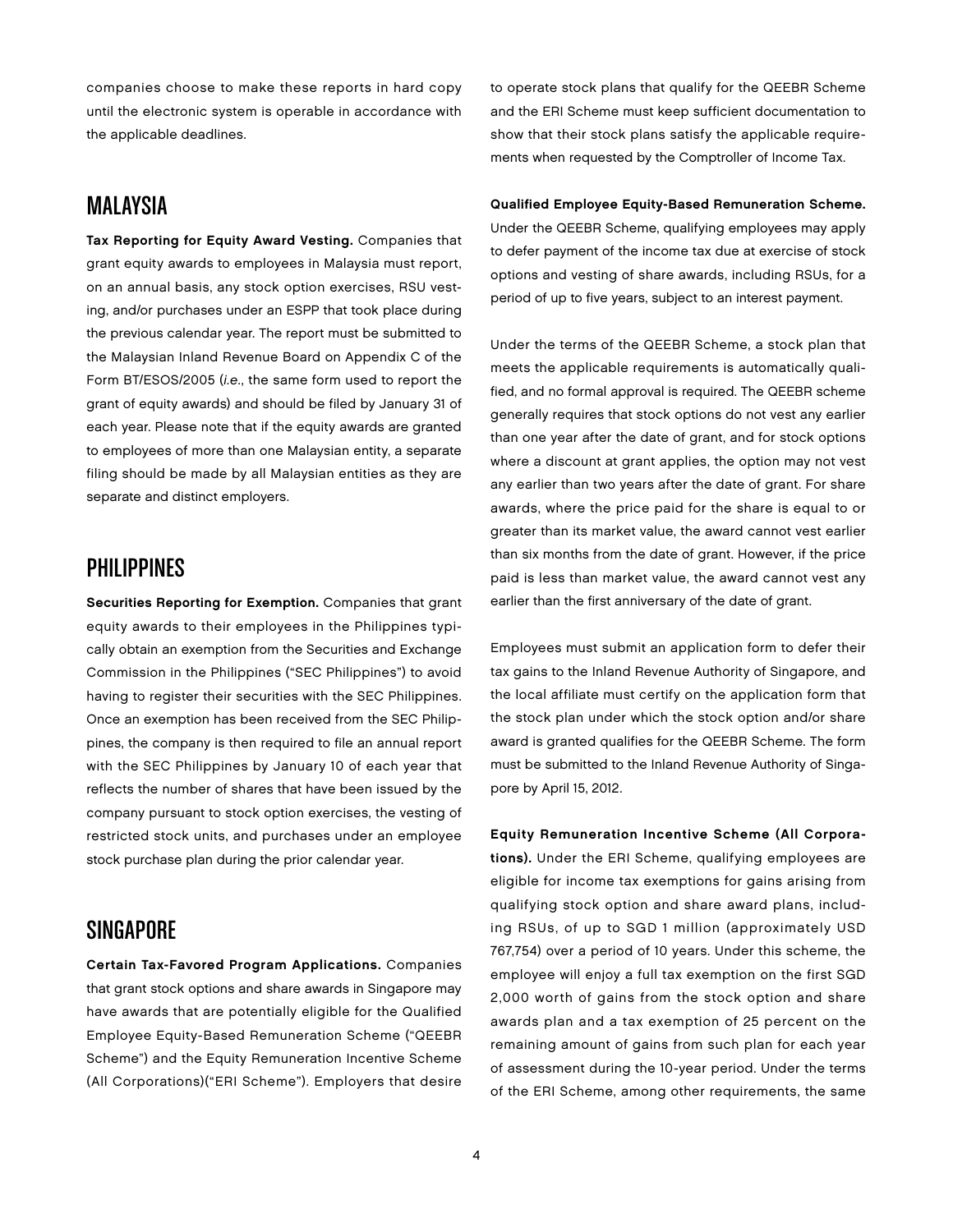vesting requirements applicable to the QEEBR Scheme also apply to stock options and share awards, respectively. In addition, the stock options and share awards must be offered to at least 50 percent of a company's eligible employees in Singapore (subject to certain exclusions for part-time, newly hired, and short-term employees).

The local affiliate is required to provide employees with the details of all gains arising from stock plans, segregating the gains, where applicable, into those qualifying for the various share incentive schemes and those that do not qualify for any tax exemption under any schemes, with the annual return of remuneration, no later than March 1, 2012.

The local affiliate is also required to give a written confirmation to a qualifying employee within the four-week period following December 31, 2011 that the qualifying terms and conditions of the ERI Scheme have been met in respect of those share awards and/or stock options granted under the relevant qualifying stock plan.

# **THAILAND**

Securities Reporting for Stock Options/Purchase Rights. Companies that grant stock options to the employees of their Thai affiliates must report any exercises of those options to the Thai SEC within 15 days after the end of the calendar year in which the options were exercised in accordance with the details described in the Guidance set forth by the Thai SEC, as well as submit a summary of the plan pursuant to which the options were granted. Therefore, with respect to stock options exercised in 2011, the issuer company must file the report by January 15, 2012. A similar requirement exists for stock purchased under an ESPP—a report has to be filed within 15 days after the end of each purchase period under the plan. For example, if an ESPP's annual purchase period ends on January 31 of each year, the reporting deadline would be February 15 of that same year.

## United Kingdom

Tax Reporting for Incentive Stock Options/Purchase Rights. For each tax year, which runs from April 6 to April 5 in the UK, UK employers are required to file a number of tax returns with Her Majesty's Revenue & Customs ("HMRC") that relate to equity grants made to their employees and the exercise or vesting of such rights.

The first report due is the Employer Annual Return, which is required with respect to income tax and national insurance contributions ("NICs") accounted for by UK employers through the PAYE system (the payroll tax deduction system) in the previous tax year. This report, which comprises two forms and includes tax amounts deducted through payroll on stock option exercises and vesting of other stock purchase rights, must be filed with HMRC on Form P35 (which summarizes total payroll deductions for all employees) and Form P14 (which summarizes payroll deductions for each employee) by May 19, 2012 for the 2011–2012 tax year.

By July 6, 2012, UK employers must file with HMRC an annual return of expenses and benefits provided to each employee on Form P11D (one per employee), which will include the value of stock vested in the employee during the 2011–2012 tax year. By the same date, UK employers must also file annual stock-related benefits reports with respect to stock options and other stock purchase rights that have been granted and/or exercised and/or vested in the 2011–2012 tax year. With respect to stock options/purchase rights granted under unapproved stock plans, the report must be filed on Form 42. With respect to rights granted under HMRCapproved stock plans, UK employers must complete the prescribed form for that particular type of approved plan (Form 34, 35, 39, or 40).

## UNITED STATES

Tax Reporting for Incentive Stock Options/Purchase Rights. U.S. companies that grant incentive stock options ("ISOs") to their U.S. employees or sponsor an ESPP in which their U.S. employees participate must deliver an information statement (at least once per year) to those employees who have exercised their ISOs during that year or who have purchased shares of stock under an ESPP. For stock purchases that occurred in 2011, information statements must be delivered to employees by January 31, 2012 and then filed with the IRS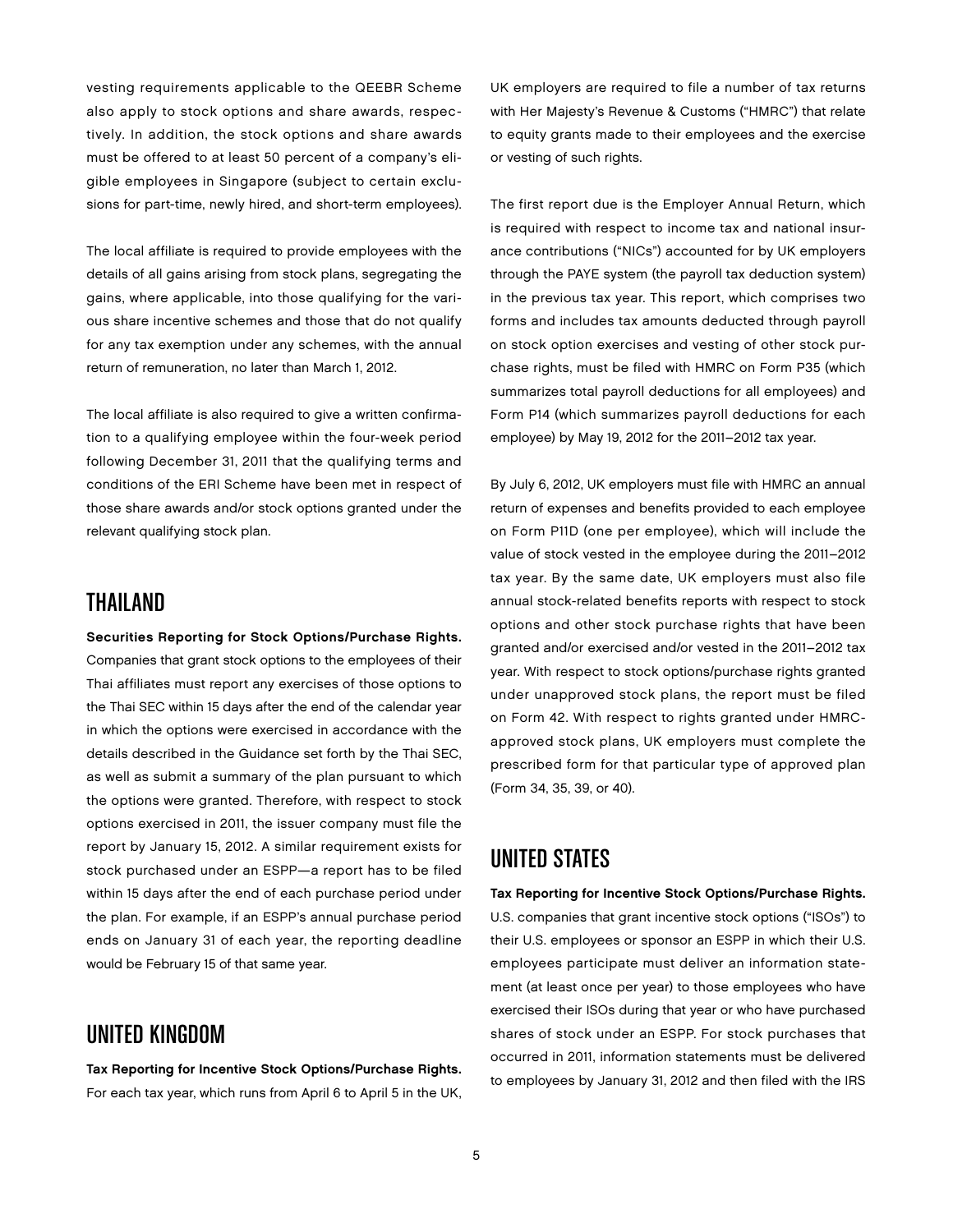by either February 29, 2012 or March 31, 2012, depending on the filing format. If paper returns are filed with the IRS, the filing deadline is February 29, 2012, whereas electronically filed returns, which are required for 250 or more returns, are due by March 31, 2012. The information statement must provide the number of shares purchased, the exercise or purchase price, and the value of the shares transferred from the company to the participant, among other items. The information statement for exercised ISOs should be made on IRS Form 3921 and on Form 3922 for shares purchased under an ESPP.

## **VIETNAM**

Exchange Control Reporting for Approved Issuers. Companies outside of Vietnam require exchange control approval from the State Bank of Vietnam with respect to the offer of awards under an equity plan to employees in Vietnam. If a company has received such approval, it is required to submit an annual report to the State Bank of Vietnam that summarizes the number of grants made during the prior year as well as the number of shares issued pursuant to awards in the prior year. Reports for the 2011 calendar year are due by January 31, 2012.

| Country              | <b>Type of Report</b>          | <b>Type of Awards Covered</b>            | <b>Deadline</b>                             |
|----------------------|--------------------------------|------------------------------------------|---------------------------------------------|
| Australia            | <b>Tax Report</b>              | All equity awards                        | July 14, 2012 (Employee Statement)          |
|                      |                                |                                          | August 14, 2012 (Report to ATO)             |
| Canada               | Tax Relief Elections for       | Stock options                            | Individual's Tax Return Deadline            |
|                      | Deferrals                      |                                          |                                             |
| China                | Quota Renewal                  | Stock options (potentially) and purchase | December 31, 2011                           |
|                      |                                | rights under an ESPP                     |                                             |
|                      | Quarterly Report               | All equity awards                        | January 14, 2012                            |
| France               | Tax Report                     | French-qualified stock options and       | February 15, 2012                           |
|                      |                                | restricted stock units                   |                                             |
| India                | Withholding Certificate        | All equity awards                        | April 30, 2012                              |
|                      | Exchange Control Filing        | All equity awards                        | July 31, 2012                               |
| Ireland              | Tax Report                     | All equity awards                        | March 31, 2012                              |
| Israel               | Quarterly Report               | All equity awards                        | End of Quarter                              |
|                      | Annual Report                  | All equity awards                        | March 31, 2012                              |
| Malaysia             | Tax Report                     | All vested equity awards                 | January 31, 2012                            |
| Philippines          | Securities Report              | All equity awards                        | January 10, 2012                            |
| Singapore            | <b>Confirmation Report</b>     | All equity awards that qualify under the | January 31, 2012                            |
|                      |                                | <b>ERI Scheme</b>                        |                                             |
|                      | Tax Report                     | All equity awards                        | March 1, 2012                               |
|                      | Tax Deferral Application       | All equity awards that qualify under the | April 15, 2012                              |
|                      |                                | QEEBR Scheme                             |                                             |
| Thailand             | <b>Securities Report</b>       | Stock options                            | January 15, 2012                            |
|                      |                                | Purchase rights under an employee        | Varies                                      |
|                      |                                | stock purchase plan                      |                                             |
| United King-         | Tax Report                     | Stock options and stock transfers        | May 19, 2012 (Forms P35 and P14)            |
| dom                  |                                |                                          | July 6, 2012 (Share Scheme and Benefit      |
|                      |                                |                                          | Returns (P11D, Form 42))                    |
| <b>United States</b> | <b>Tax Report</b>              | Incentive stock options and purchase     | January 31, 2012                            |
|                      |                                | rights under an employee stock pur-      | February 29, 2012 or March 31, 2012, as ap- |
|                      |                                | chase plan                               | plicable                                    |
| Vietnam              | <b>Exchange Control Report</b> | All equity awards                        | January 31, 2012                            |